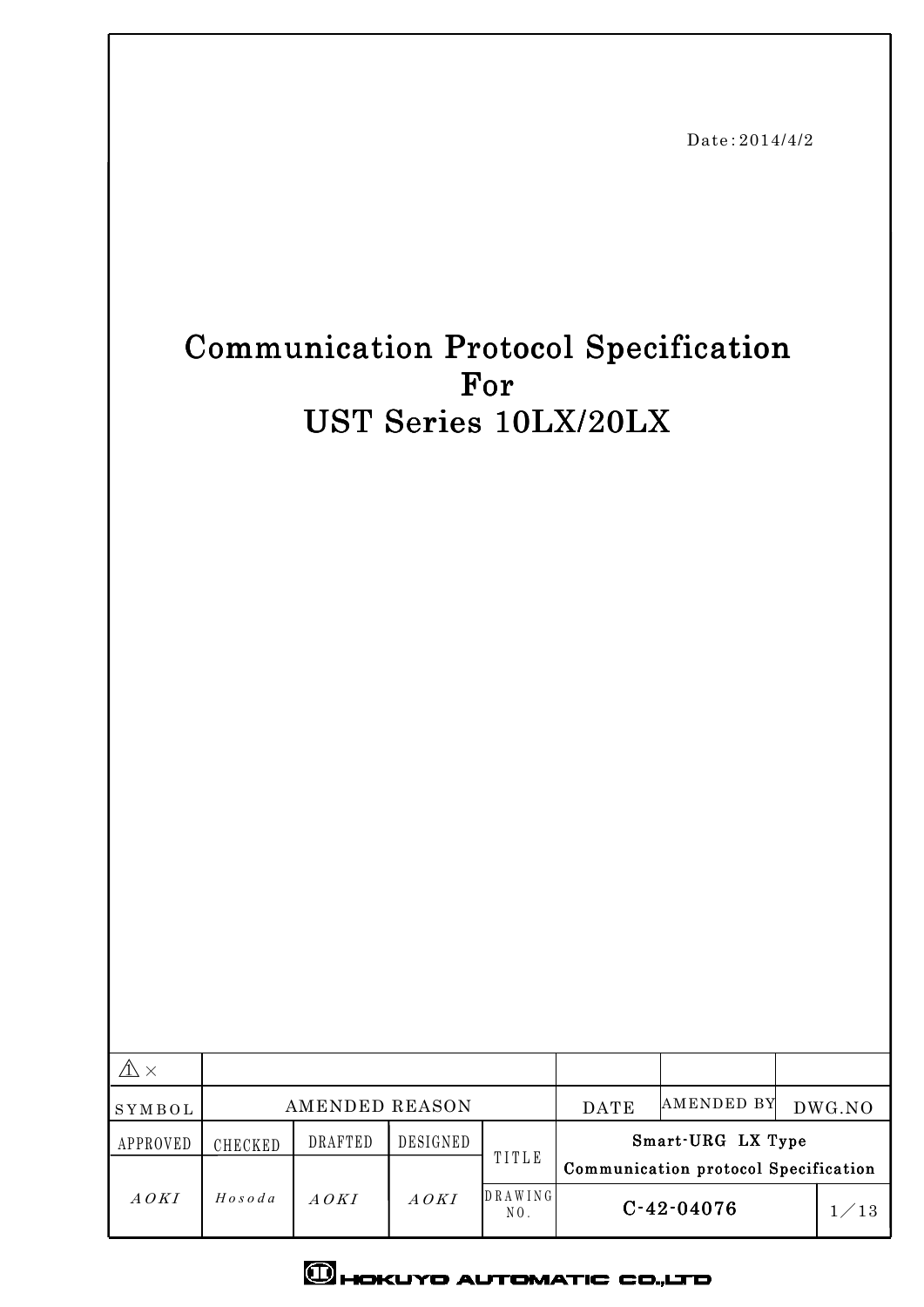## 1. Introduction

This document describes the specification of the communication protocol and control commands related to the UST Series LX type sensor.

This specification is a communication protocol complying partly with the Sensor Communication Protocol (SCIP). Also, this sensor is designed to keep compatibility with the UTM-30LX-EW.

This document has been intended to briefly describe the typical command. If you need more information, please refer to the separate  $C$ -42-03886<sup>1</sup>. Due to the nature of the sensor, not supported commands do exist. These commands will be listed at the end of the document.

### 2. Communication interface

The communication interface of this sensor is Ethernet interface.

Ethernet 100BASE-T

TCP/IP is used for communication. The factory default for the network address settings are listed below.

| IP address      | $\div$ 192.168.0.10 |
|-----------------|---------------------|
| Subnet mask     | : 255.255.255.0     |
| Default gateway | $\div$ 192.168.0.1  |
| Port number     | $: 10940$ (fixed)   |

Please refer to the product specification for more information related to the communication.

#### 3. Communication sequence

A basic communication is described as the host sends a request message to the sensor, then the sensor reply with a response message to the host. There are two communication patterns: One response per request and multiple responses per request. The first is called "Handshake" and the second is called "Continuous".

1 http://www.hokuyo-aut.jp/02sensor/07scanner/download/products/utm-30lx-ew/

 $\overline{a}$ 

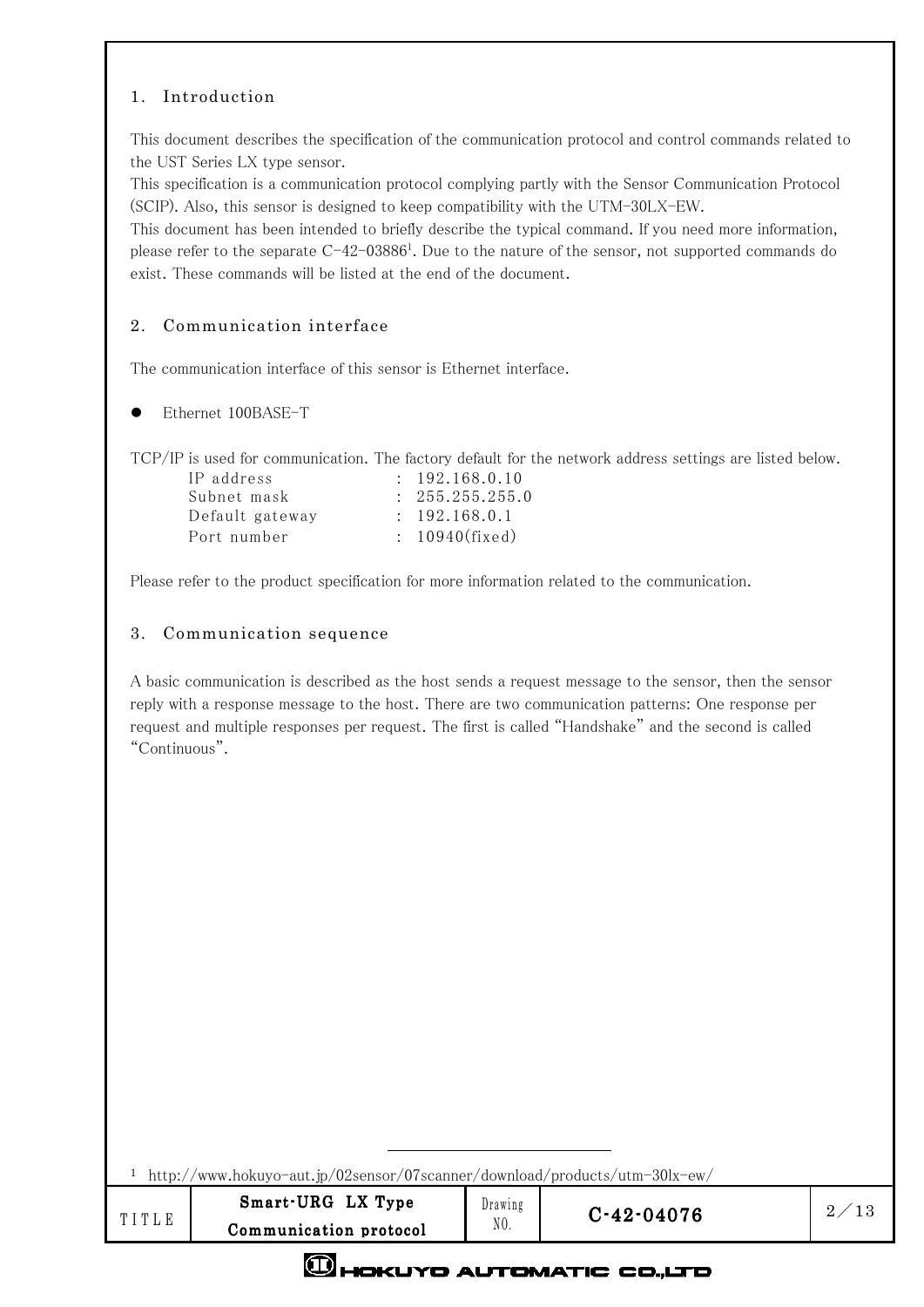### 4. Communication format

All characters used for communication are ASCII code in addition to CR, LF.

## (HOST→SENSOR)

### Command | Parameter | String | Termination char (LF or CR or  $CR+LF$ )

Command : Consists of 2 characters. Each command will be explained later.

Parameter : Depending on command, a parameter may be required. It will be explained in the section of each command.

String : It is an optional item. Refer to the separate document (First page footnote) for more details.

Termination char : Either LF(0aH), CR(0dH) or CR+LF could be the termination character.

## $(SENSOR \rightarrow HOST)$

|  | Command   Parameter   String   LF |  |  |
|--|-----------------------------------|--|--|
|--|-----------------------------------|--|--|

Status SUM LF

# Data SUM LF LF

| Command    | : The echo back of the data sent by the host to the sensor.                           |
|------------|---------------------------------------------------------------------------------------|
| Parameter  | : The echo back of the data sent by the host to the sensor.                           |
| String     | : The echo back of the data sent by the host to the sensor.                           |
| Status     | : Shows whether the processing of the command was successful or not.                  |
| LF         | : $LF(OaH)$ is used as a delimiter                                                    |
| <b>SUM</b> | : Used as a check code. Refer to the separate document (First page footnote) for more |
| details.   |                                                                                       |
| Data       | : If the data section includes more than 64bytes, LF will be inserted after every 64  |
| bytes.     |                                                                                       |
| LFLF       | : The sensor sends 2 times LF to notify the host of the termination of the response.  |

### 5. Communication commands

The following commands are used for measurement acquisition:

- Distance acquisition command (GD,MD)
- Distance and intensity acquisition command (GE,ME)

The following commands are used for information acquisition

- Version acquisition (VV)
- Sensor's parameters acquisition (PP)
- Sensor's state information acquisition (II)

The following commands are used for sensor's state change

- Transition to measurement state (BM)
- Stop Continuous Mode and move to Idle State (QT)

Drawing  $N<sub>0</sub>$ .

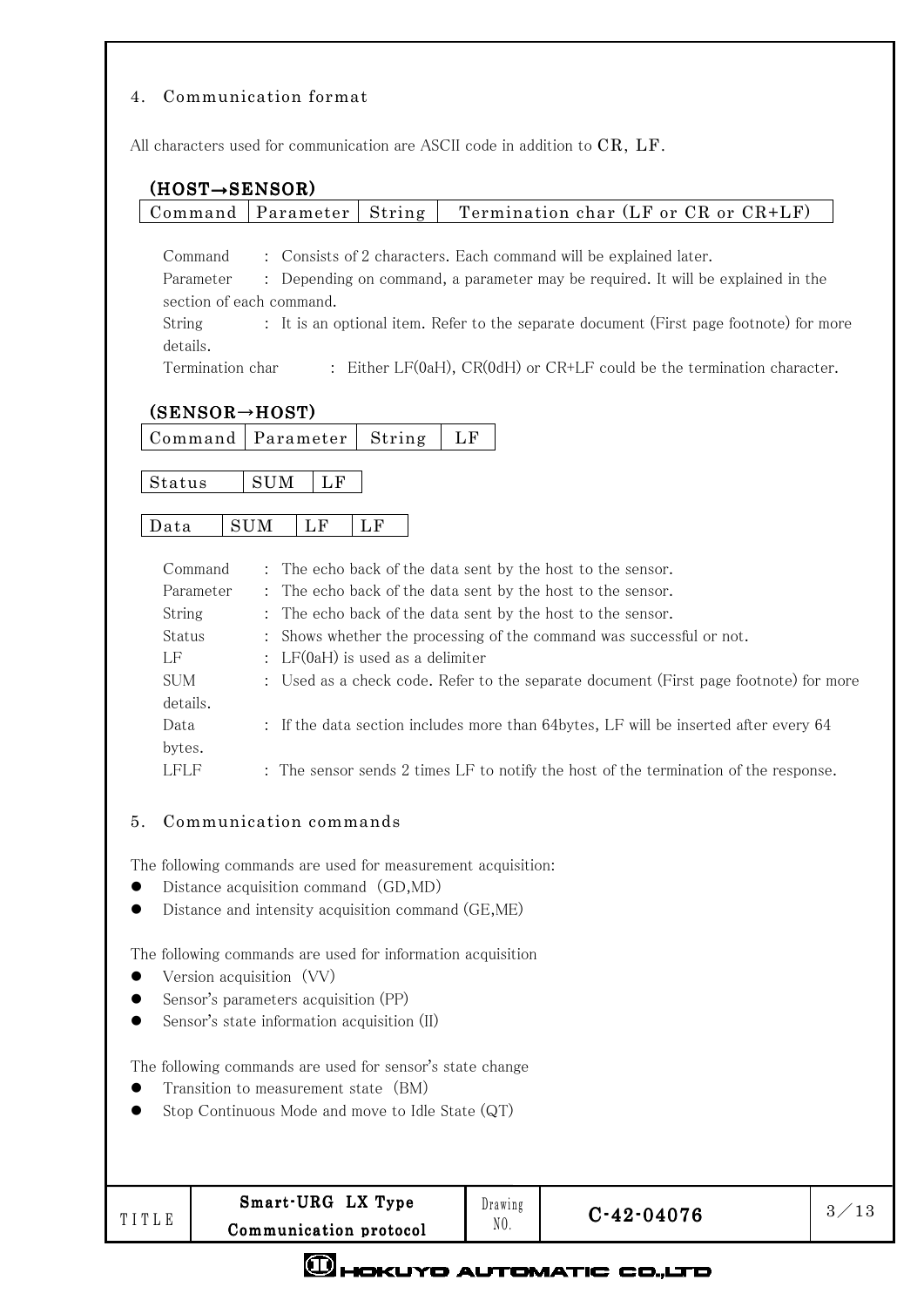- $\bullet$  Sensor initialization (RS, RT<sup>2</sup>)
- Sensor reboot (RB)
- $\bullet$  Clock adjustment (TM<sup>3</sup>)

## 【GD Command】

The latest distance data is returned when this command is received. Before using this command, make sure you activated the laser for all steps and started the measurement using the "BM" command.

|                                         | $(HOST \rightarrow$ SENSOR)                                                                                         |                                                             |               |         |              |                                                                                                                                                                                                                                                                                                                                                                                       |      |
|-----------------------------------------|---------------------------------------------------------------------------------------------------------------------|-------------------------------------------------------------|---------------|---------|--------------|---------------------------------------------------------------------------------------------------------------------------------------------------------------------------------------------------------------------------------------------------------------------------------------------------------------------------------------------------------------------------------------|------|
| "GD"                                    | Start step                                                                                                          | End Step                                                    | Cluster Count |         | String       | Termination char                                                                                                                                                                                                                                                                                                                                                                      |      |
| Start Step<br>End Step<br>Cluster count | String/Termination char: Refer to the Communication Format section.                                                 | the suitable value to reduce the load during communication. |               |         |              | : 4 digits decimal number representing the start step of distance acquisition of the area.<br>: 4 digits decimal number representing the end step of distance acquisition of the area.<br>: 2 digits decimal number representing the cluster count step. Default value "00". Set<br>Example) Use command "GD00000100004" to obtain distance data of all steps from step 0 to step 100 |      |
| " $GD$ "<br>Status<br>Data              | $(\mathtt{SENSOR}{\rightarrow}\mathtt{HOST})$<br>Start step<br><b>SUM</b><br><b>SUM</b><br>Time stamp<br><b>SUM</b> | End Step<br>LF<br>LF<br>LF                                  | Cluster Count |         | String<br>LF |                                                                                                                                                                                                                                                                                                                                                                                       |      |
|                                         |                                                                                                                     |                                                             |               |         |              |                                                                                                                                                                                                                                                                                                                                                                                       |      |
| Data                                    | <b>SUM</b>                                                                                                          | LF<br>LF                                                    |               |         |              |                                                                                                                                                                                                                                                                                                                                                                                       |      |
|                                         | Status: Typically "00" is returned.                                                                                 |                                                             |               |         |              |                                                                                                                                                                                                                                                                                                                                                                                       |      |
|                                         | back to zero and count continuous.                                                                                  |                                                             |               |         |              | Time stamp: Sensor has an internal counter, its value is known as time stamp. Time stamp is a 24 bit<br>integer value represented using 4 characters encoding. When this 24 bit counter values over run, it returns                                                                                                                                                                   |      |
|                                         | and SUM are inserted after each block of 64 bytes.                                                                  |                                                             |               |         |              | Data: 3 character encoded distance data. When the total data exceeds 64 bytes, LF mark                                                                                                                                                                                                                                                                                                |      |
|                                         |                                                                                                                     |                                                             |               |         |              |                                                                                                                                                                                                                                                                                                                                                                                       |      |
|                                         |                                                                                                                     |                                                             |               |         |              |                                                                                                                                                                                                                                                                                                                                                                                       |      |
|                                         |                                                                                                                     |                                                             |               |         |              |                                                                                                                                                                                                                                                                                                                                                                                       |      |
|                                         | <sup>2</sup> Refer to $C-42-03886$ for more details.                                                                |                                                             |               |         |              |                                                                                                                                                                                                                                                                                                                                                                                       |      |
|                                         | <sup>3</sup> Refer to C-42-03886 for more details.                                                                  |                                                             |               |         |              |                                                                                                                                                                                                                                                                                                                                                                                       |      |
| TITLE                                   |                                                                                                                     | Smart-URG LX Type                                           |               | Drawing |              | $C - 42 - 04076$                                                                                                                                                                                                                                                                                                                                                                      | 4/15 |
|                                         |                                                                                                                     | Communication protocol                                      |               | NO.     |              |                                                                                                                                                                                                                                                                                                                                                                                       |      |



Communication protocol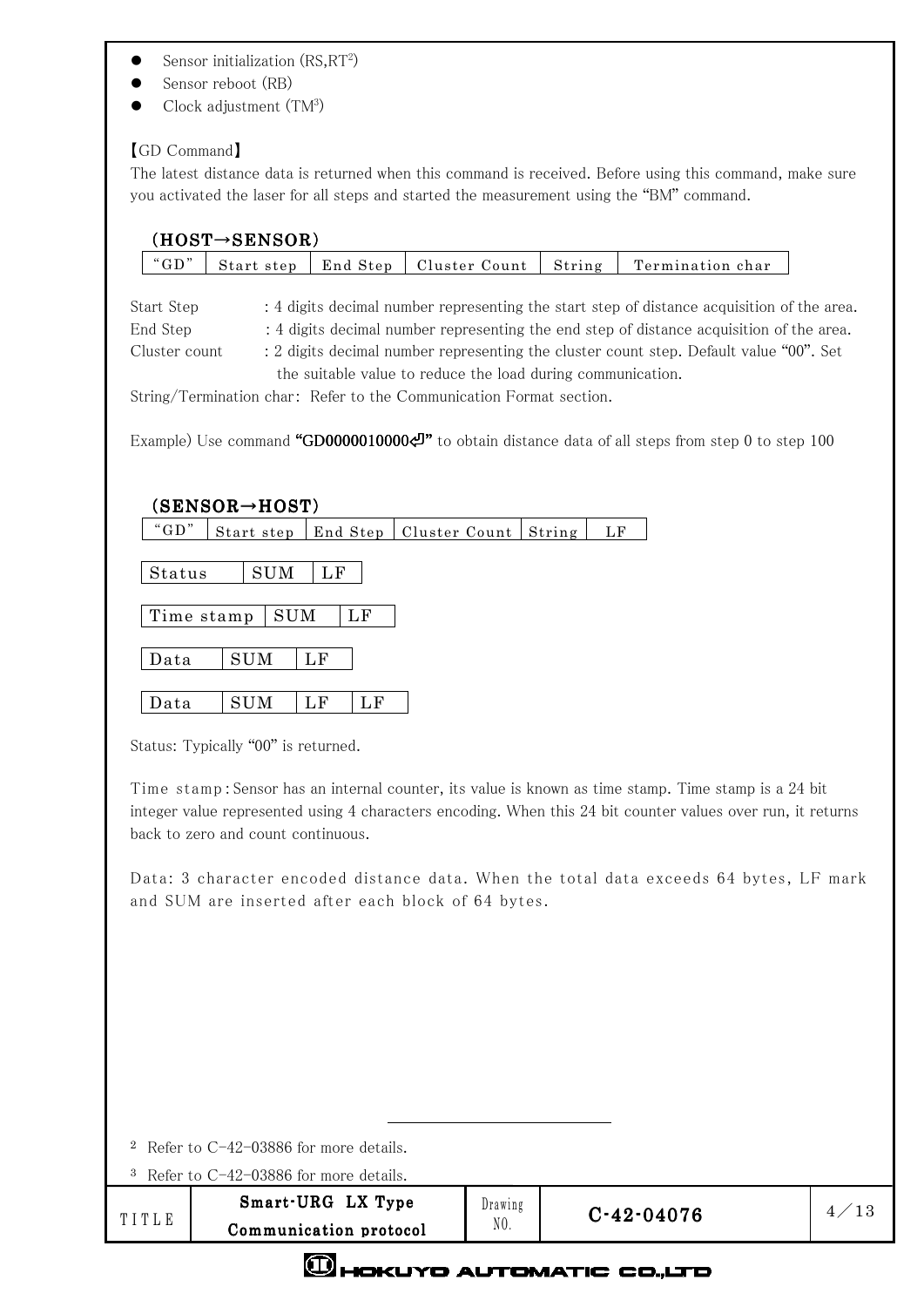In SCIP, a character encoding method is used in order to compress the data sent to the host. It is defined as follows. Numbers are divided in groups of 6 bits. 30h value is added to each group. The result 6 bits encoding is ordered from high-order to low-order bits. After encoding, if the number of generated characters is two, then it is called "two characters encoding". If three characters, then it is called "three characters encoding" and if four characters, then it is called as "four characters encoding".

Example) Decoding of 3 character encoded distance data having "1Dh"as encoded value.

 '1' (31h) 'D' (44h) 'h' (68h) ↓ Subtract 30h 1h 14h 38h ↓ Merge 000001 010100 111000 ↓ Decimal Value 5432mm

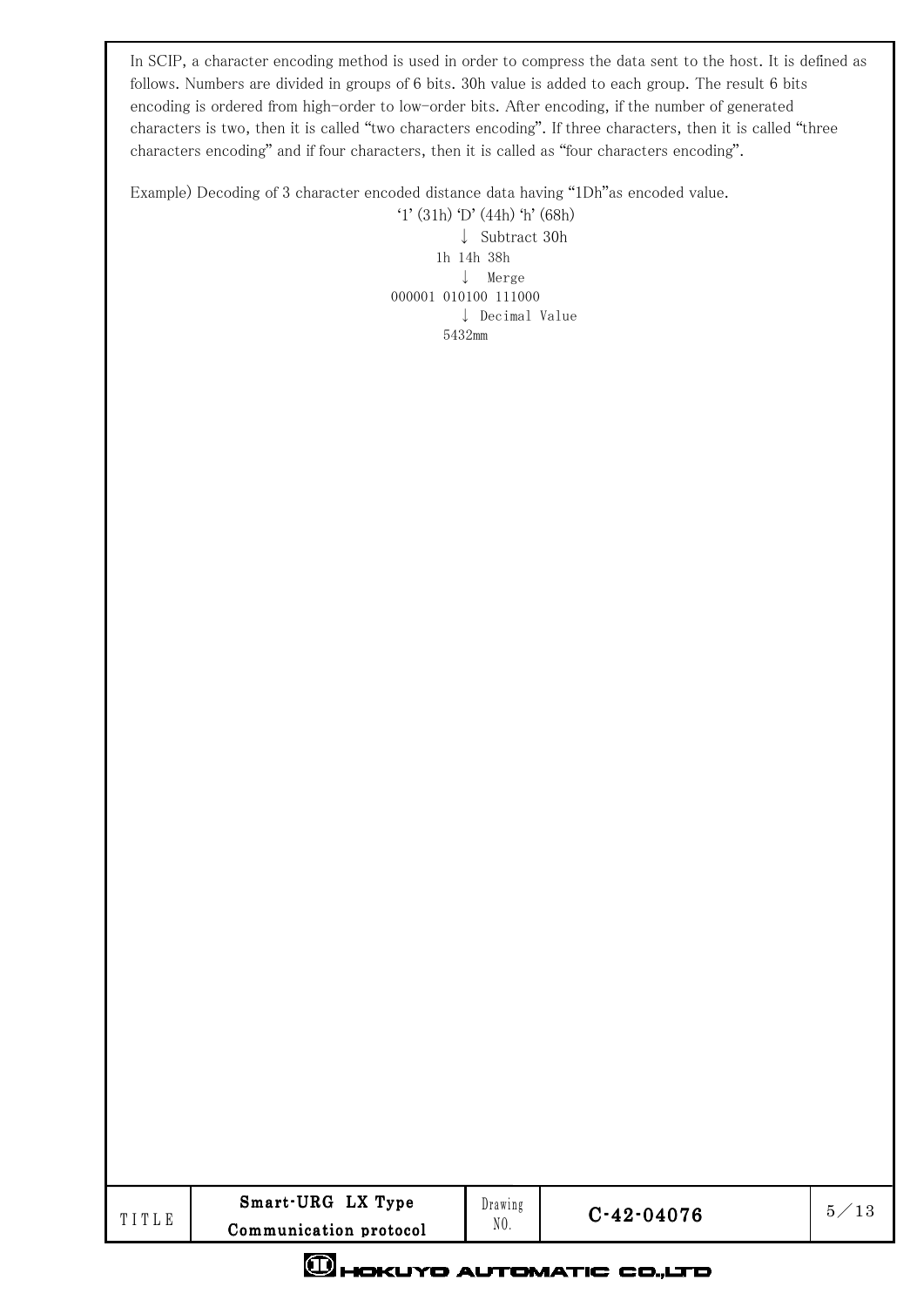# 【MD Command】

The distance data obtained within the specified condition is returned when this MD command is received.

## (HOST→SENSOR)

| " $MD"$ | Start | End  | Jluster | Scan     | No.<br>01 | $\sim$ | l'ermination |
|---------|-------|------|---------|----------|-----------|--------|--------------|
|         | step  | step | count   | Interval | Scans     | String | char         |

Start step/End step/Cluster count: Refer to the GD command section.

Scan Interval:1 digit decimal number representing the number of scan to skip. Default value is'0'. Set a suitable value to reduce the load during communication.

Number of scans :2 digit decimal number representing the requested number of scan data. Use "00" to obtain continuous unlimited scans.

Example) Use command "MD00000100000000 " to obtain unlimited distance data of all steps from step 0 to step 100 without skipping scans

Initial response after the command is received

## (SENSOR→HOST)

| " $MD$ " | Start step | End step             | Cluster<br>count | Scan<br>Interval | No. of<br>scans | String | LF |
|----------|------------|----------------------|------------------|------------------|-----------------|--------|----|
| Status   | <b>SUM</b> | ĹF<br>$\mathbf{L}$ F |                  |                  |                 |        |    |

Status::Typically "00" is returned

Continuous response of distance data

|                | $(SENSOR \rightarrow HOST)$                                 |                        |                |               |                |          |
|----------------|-------------------------------------------------------------|------------------------|----------------|---------------|----------------|----------|
| " $MD"$        | Start step                                                  | End step               | Cluster count  | Scan Interval | Remaining scan | $\rm LF$ |
| Status<br>Data | <b>SUM</b><br>$\mathop{\rm SUM}$<br>Time stamp<br>SUM<br>LF | LF<br>LF               |                |               |                |          |
| Data           | SUM<br>LF<br>Status: Typically "99" is returned.            | $\rm LF$               |                |               |                |          |
|                | Time stamp/Data: Refer to the GD command section.           |                        |                |               |                |          |
| TITLE          |                                                             | Smart-URG LX Type      | Drawing<br>NO. | $C-42-04076$  |                | 6/13     |
|                | $\sim$                                                      | Communication protocol |                |               |                |          |

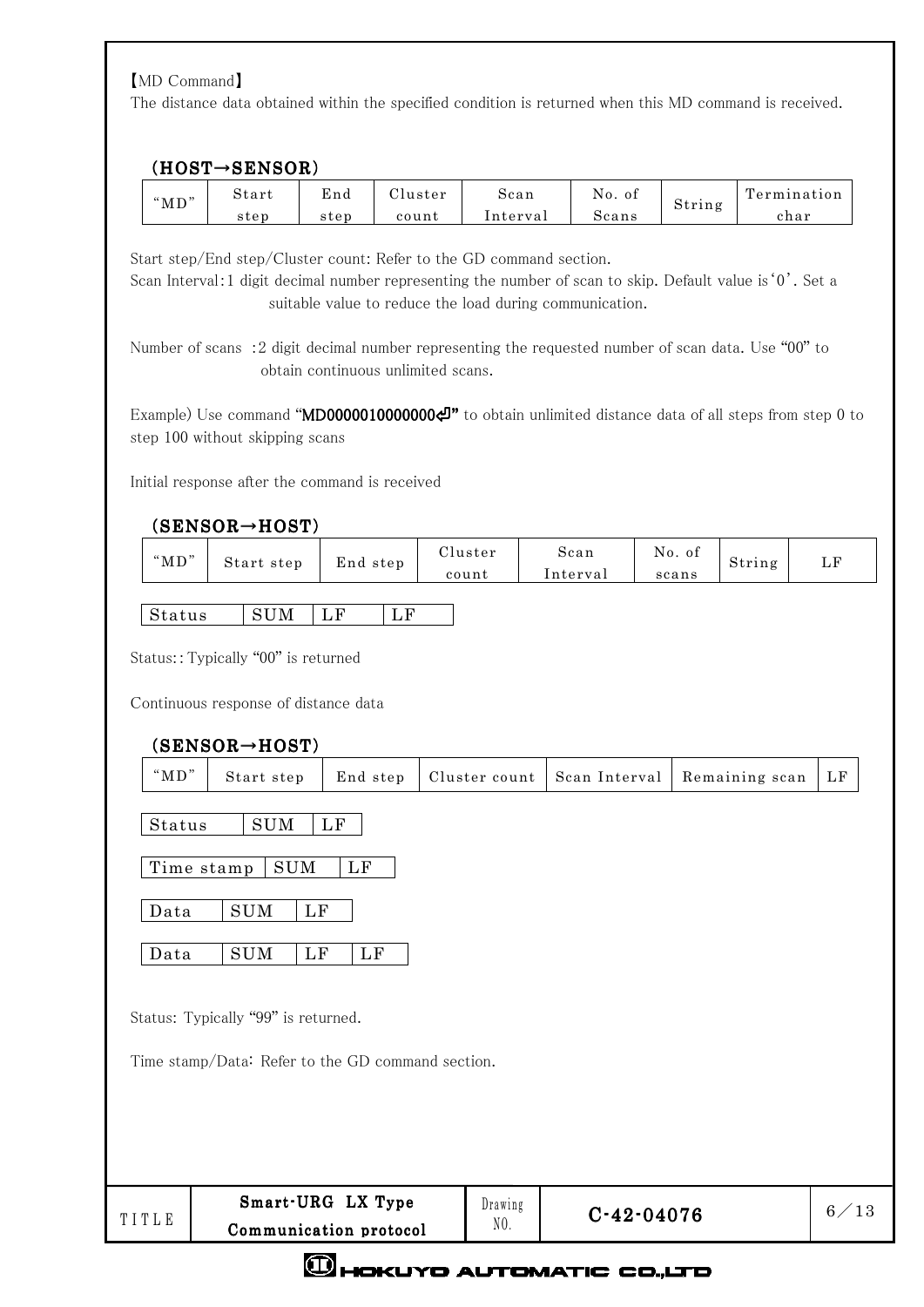【GE Command】

GE command works the same way as GD command. The difference with GD command is that GE command returns not only distance data but also intensity.

# (HOST→SENSOR)

|  | $\degree$ GE" |  |  |  |  | Start step   End step   Cluster count   String   Termination char |
|--|---------------|--|--|--|--|-------------------------------------------------------------------|
|--|---------------|--|--|--|--|-------------------------------------------------------------------|

Start step/End step/Cluster count: Refer to the GD command section.

### (SENSOR→HOST)

| " $GE$ "   | Start step                       | End step | Cluster count | String | LF |  |  |  |  |  |  |
|------------|----------------------------------|----------|---------------|--------|----|--|--|--|--|--|--|
|            | <b>SUM</b><br>Status<br>$\rm LF$ |          |               |        |    |  |  |  |  |  |  |
|            |                                  |          |               |        |    |  |  |  |  |  |  |
| Time stamp | <b>SUM</b>                       | LF       |               |        |    |  |  |  |  |  |  |
| Data       | <b>SUM</b><br>$\rm LF$           |          |               |        |    |  |  |  |  |  |  |
| Data       | <b>SUM</b><br>LF                 | LF       |               |        |    |  |  |  |  |  |  |

Data: It is consists of distance data (Refer to the GD Command section) and intensity. All are 3 characters encoded.

Intensity is the reflected strength of the laser.

The reflected laser intensity value is represented by  $18-$  bit data. It is a relative number without a unit. Intensity may differ depending upon the distance, material and detection angle of the object. Therefore, users should check the detection capability verification test.

|       | Smart-URG LX Type      |
|-------|------------------------|
| TITLE | Communication protocol |



# **CHOKUYO AUTOMATIC CO.,LTD**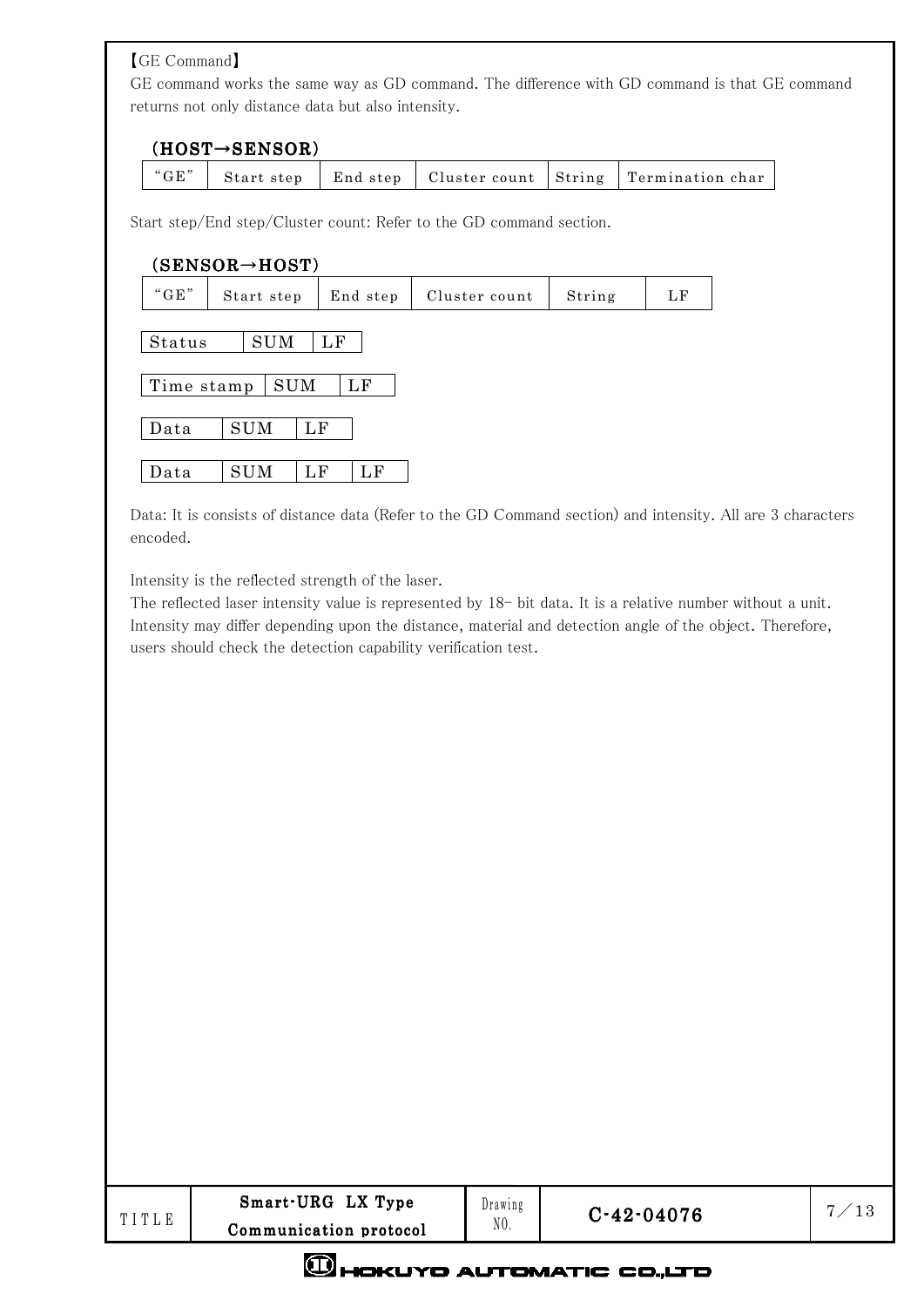## 【ME Command】

ME command works the same way as MD command. The difference is similar to GE command as ME command returns also intensity.

## $(HOST \rightarrow$  SENSOR)

| "МЕ" | start | End  | luster | scan     | Number      | String | $\mathbf{r}$<br>l'ermination |
|------|-------|------|--------|----------|-------------|--------|------------------------------|
|      | step  | step | count  | lnterval | scans<br>оı |        | char                         |

Start step/End step/Cluster count: Refer to the GD command section. Scan interval/Number of scans: Refer to the MD command section.

Initial response after the command is received.

# (SENSOR→HOST)

| of scan<br>Interval<br>count | "ME" | Start step | End step | Cluster | Scan | Number | String | LF |
|------------------------------|------|------------|----------|---------|------|--------|--------|----|
|                              |      |            |          |         |      |        |        |    |

|  | 11 Q<br>ຼ |  |  |  |
|--|-----------|--|--|--|
|--|-----------|--|--|--|

Status: Typically "00" is returned.

Continuous response of distance data and intensity

### (SENSOR→HOST)

|  | "ME" |  |  |  |  | Start step   End step   Cluster count   Scan Interval   Remaining scan | – LF |
|--|------|--|--|--|--|------------------------------------------------------------------------|------|
|--|------|--|--|--|--|------------------------------------------------------------------------|------|

 $\text{Status}$  SUM LF

Time stamp  $\vert$  SUM  $\vert$  LF

Data SUM LF LF

Status: Typically "99" is received.

Time stamp: Refer to the GD command section.

Data: Refer to the GE command section

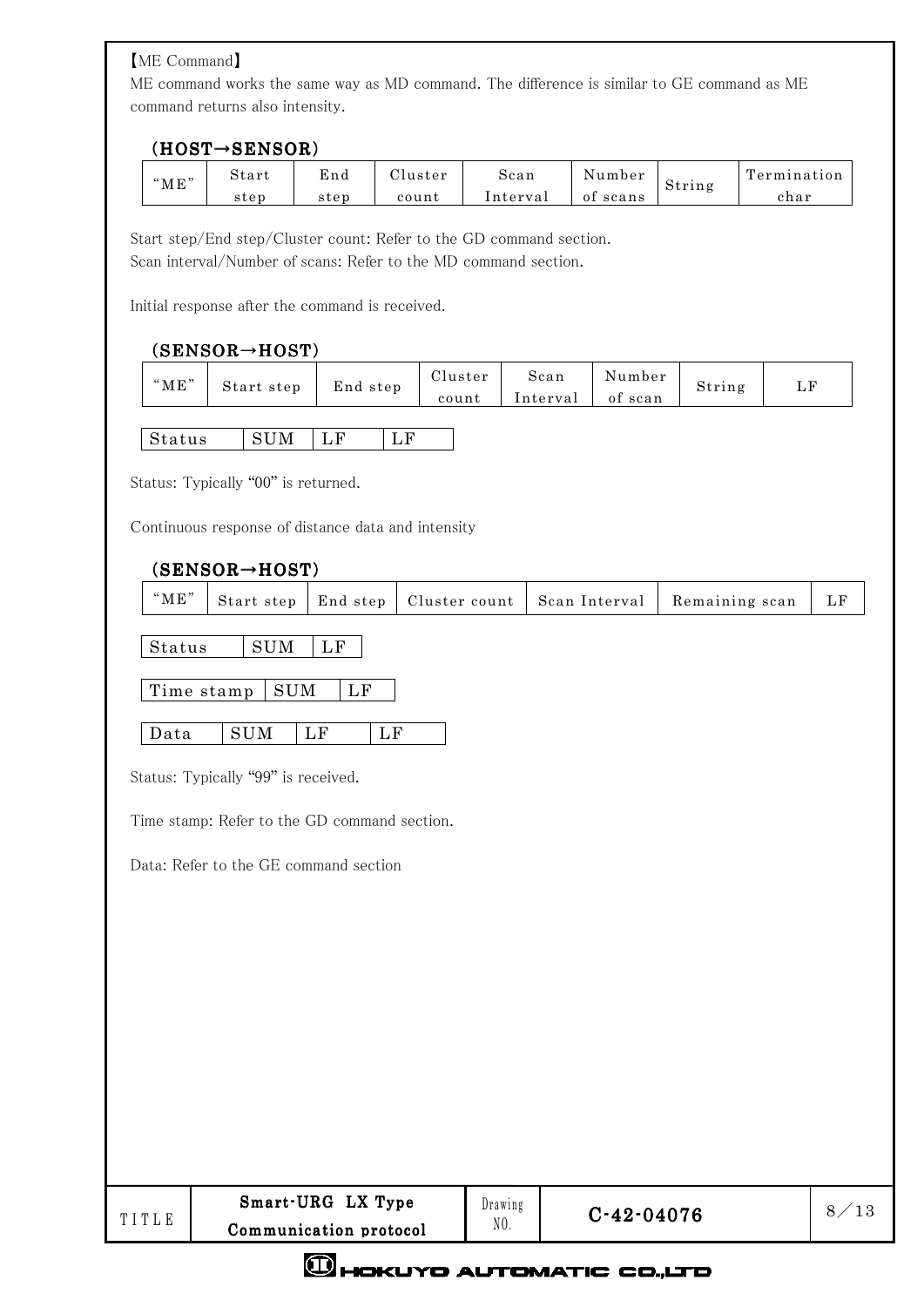# 【BM Command】

This command is used to switch the sensor to measurement state, emission of the laser and to start measurement.

# (HOST→SENSOR)

|--|

|      | $(SENSOR \rightarrow HOST)$ |  |  |  |  |  |  |
|------|-----------------------------|--|--|--|--|--|--|
| "RM" | String                      |  |  |  |  |  |  |

| $\mathbf{I}$<br>. . |  |  |
|---------------------|--|--|
|                     |  |  |

Status: Typically "00" is returned.

### Example) "BM⏎"

## 【QT Command】

This command is used to stop the current measurement state and switch to idle state.

# $(HOST \rightarrow$ <br>SENSOR)

 $\sqrt[4^n]{\frac{1}{12}}$  String Termination char

## (SENSOR→HOST)

"QT" String LF

| Status | - 9111<br>M |  |
|--------|-------------|--|

Status: Typically "00" is returned.

Example) "QT⏎"

| Smart-URG LX Type      | Drawing | C-19- |
|------------------------|---------|-------|
| Communication protocol | NO.     |       |

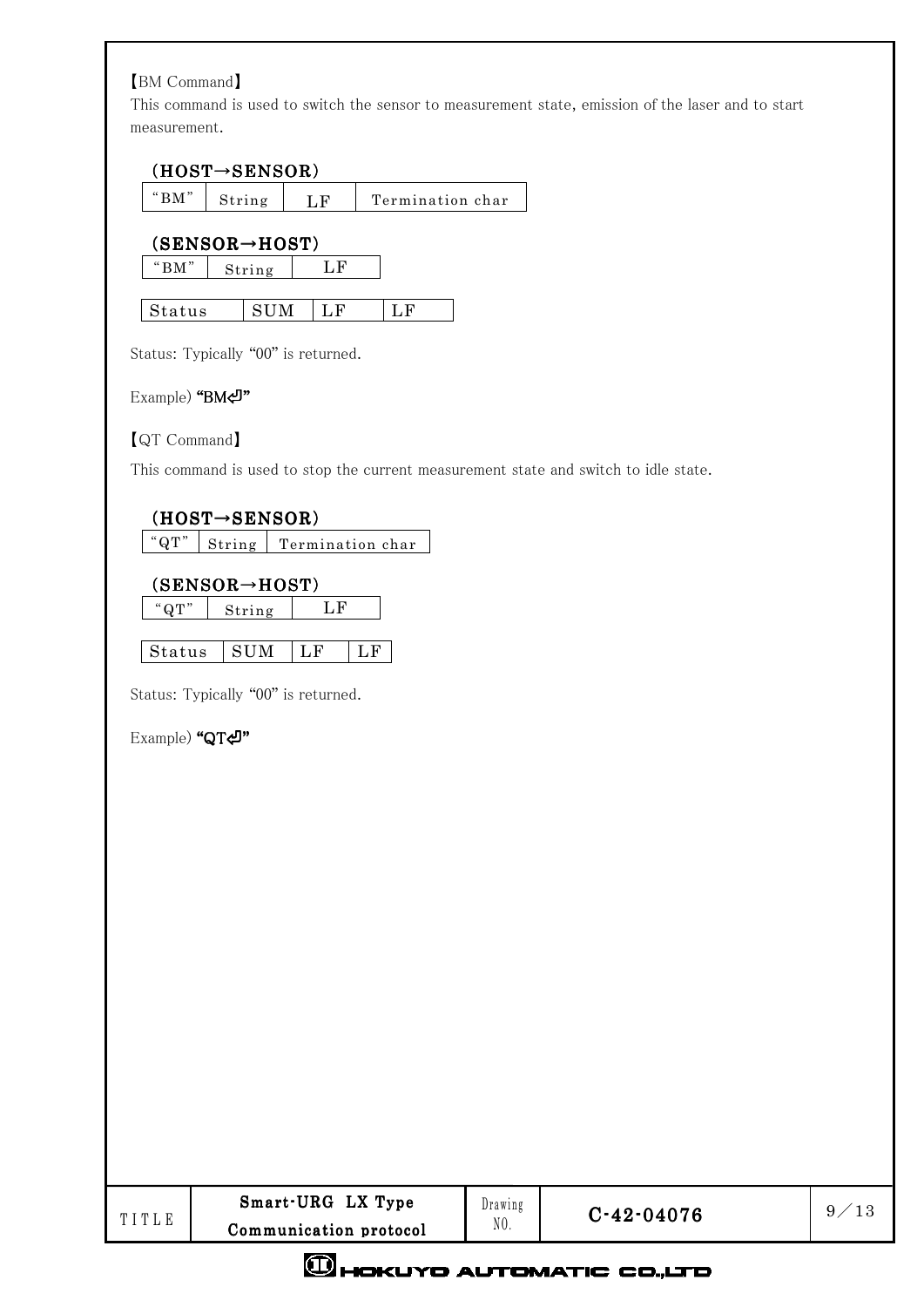| <b>[VV Command]</b> |                                                                                  |          |                  |       |
|---------------------|----------------------------------------------------------------------------------|----------|------------------|-------|
|                     | This command is used to obtain version information of the sensor.                |          |                  |       |
| "VV"                | $(HOST \rightarrow$ SENSOR)<br>String<br>Termination char                        |          |                  |       |
| "VV"                | $(SENSOR \rightarrow HOST)$<br>$\operatorname{LF}$<br>String                     |          |                  |       |
| Status              | $\mathop{\rm SUM}$<br>$\rm LF$                                                   |          |                  |       |
|                     | Vendor information<br>$\cdot$<br>SUM<br>LF                                       |          |                  |       |
|                     | Product information<br>$\vdots$<br>$\mathop{\rm SUM}$                            | LF       |                  |       |
|                     | $\vdots$<br>$\mathop{\rm SUM}$<br>Firmware version<br>$\rm LF$                   |          |                  |       |
|                     | $\vdots$<br>$\mathop{\rm SUM}$<br>Protocol version<br>$\mathop{\rm LF}\nolimits$ |          |                  |       |
|                     | Serial number<br>$\mathop{\rm SUM}$<br>$\rm LF$<br>$\vdots$                      | $\rm LF$ |                  |       |
|                     | Status: Typically "00" is returned.                                              |          |                  |       |
| Example) "VV~"      |                                                                                  |          |                  |       |
|                     |                                                                                  |          |                  |       |
|                     |                                                                                  |          |                  |       |
|                     |                                                                                  |          |                  |       |
|                     |                                                                                  |          |                  |       |
|                     |                                                                                  |          |                  |       |
|                     |                                                                                  |          |                  |       |
|                     |                                                                                  |          |                  |       |
|                     |                                                                                  |          |                  |       |
|                     |                                                                                  |          |                  |       |
|                     |                                                                                  |          |                  |       |
|                     |                                                                                  |          |                  |       |
|                     |                                                                                  |          |                  |       |
|                     |                                                                                  |          |                  |       |
|                     |                                                                                  |          |                  |       |
|                     | Smart-URG LX Type                                                                | Drawing  |                  |       |
| TITLE               | Communication protocol                                                           | $N0$ .   | $C - 42 - 04076$ | 10/13 |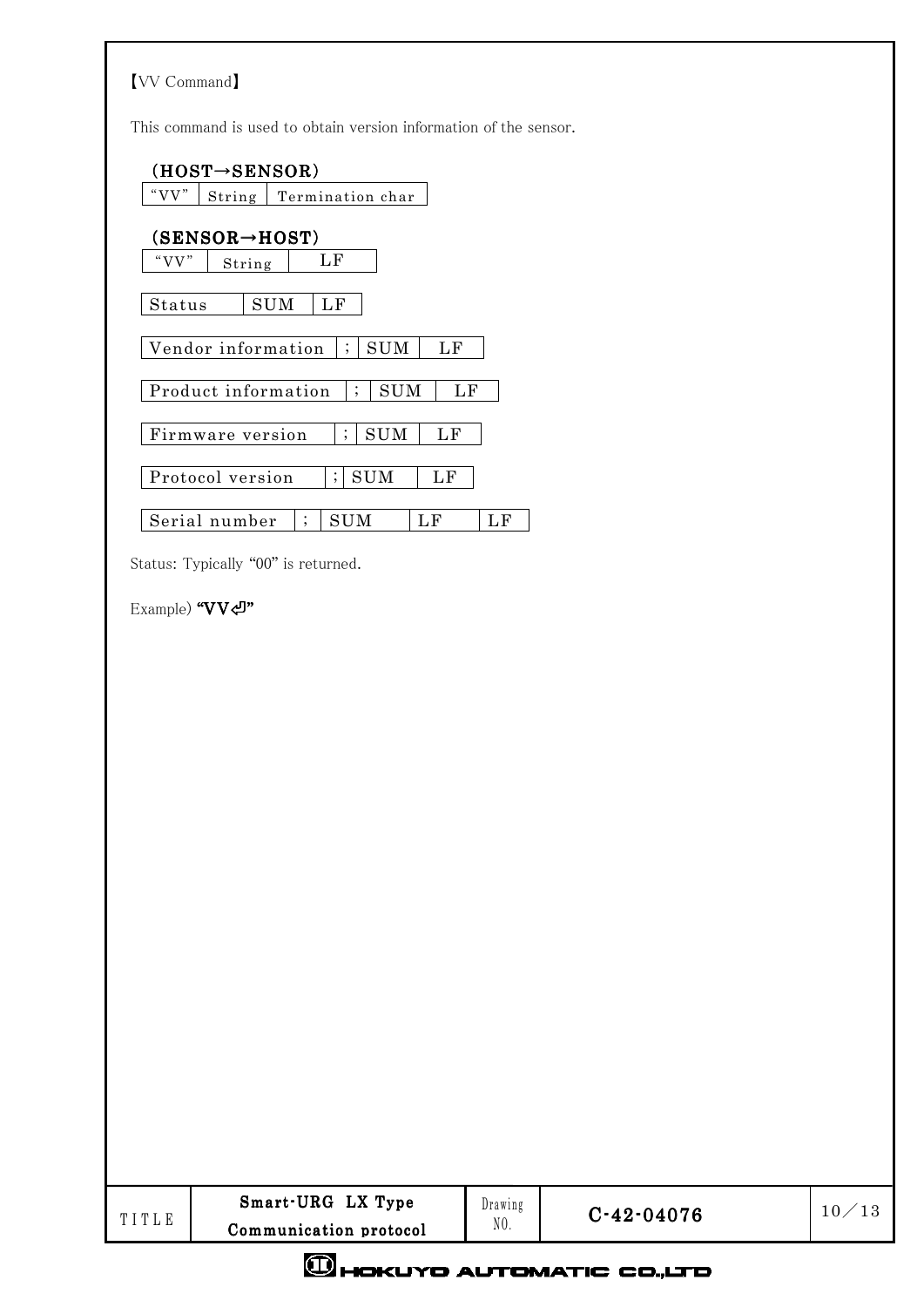| [PP Command]                                                                                 |       |
|----------------------------------------------------------------------------------------------|-------|
| This command is used to obtain the information of sensor's parameter.                        |       |
| $(HOST \rightarrow$ SENSOR)                                                                  |       |
| " $PP$ "<br>Termination char<br>String                                                       |       |
| $(SENSOR \rightarrow HOST)$<br>" $PP$ "<br>LF<br>String                                      |       |
| $\mathop{\rm SUM}$<br>LF<br>Status                                                           |       |
| Sensor model<br><b>SUM</b><br>LF<br>$\vdots$                                                 |       |
| $\vdots$<br>SUM<br>LF<br>Minimum measureable distance (mm)                                   |       |
| $\vdots$<br><b>SUM</b><br>LF<br>Maximum measureable distance (mm)                            |       |
| Angular resolution(No. of partitions 360 degrees)<br>$\vdots$<br>$\mathop{\rm SUM}$<br>LF    |       |
| $\vdots$<br><b>SUM</b><br>Staring step No.<br>$\mathop{\rm LF}\nolimits$                     |       |
| End step No.<br>$\vdots$<br>$\mathop{\rm SUM}$<br>LF                                         |       |
| $\vdots$<br>Step number of the front direction<br><b>SUM</b><br>LF                           |       |
| Standard scanning speed (rpm)<br>$\vdots$<br><b>SUM</b><br>LF                                |       |
| Scan direction("CW"or"CCW")<br>$\cdot$<br>$\mathop{\rm SUM}$<br>$\mathbf{L}\mathbf{F}$<br>LF |       |
| Status: Typically "00" is returned.                                                          |       |
| Example) "PP섹"                                                                               |       |
|                                                                                              |       |
|                                                                                              |       |
|                                                                                              |       |
|                                                                                              |       |
|                                                                                              |       |
|                                                                                              |       |
|                                                                                              |       |
|                                                                                              |       |
|                                                                                              |       |
|                                                                                              |       |
| Smart-URG LX Type<br>Drawing<br>$C-42-04076$<br>TITLE<br>$N0$ .<br>Communication protocol    | 11/13 |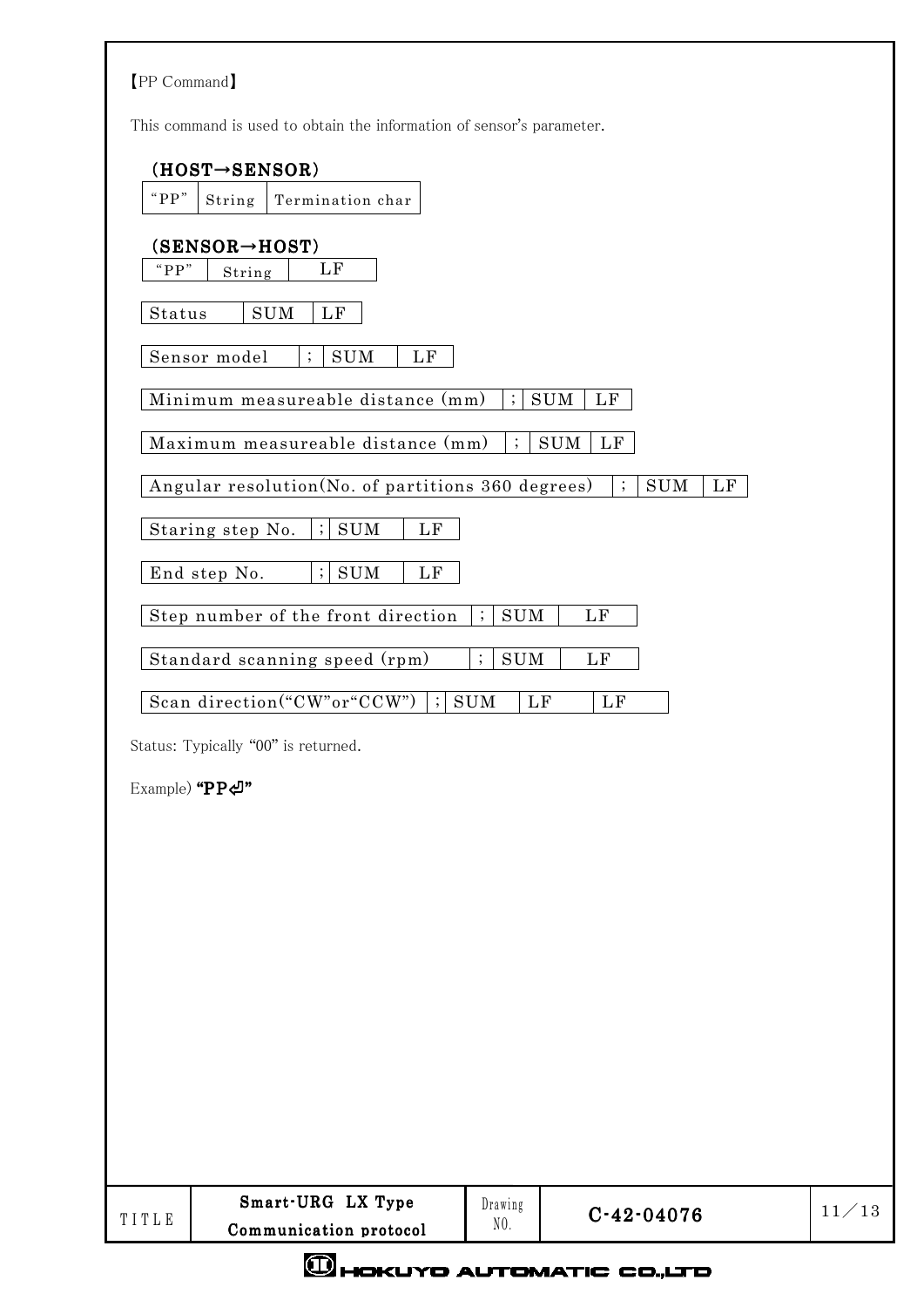# 【II Command】

This command is used to obtain status information of the sensor. Also, error number is returned during malfunction state.

| TITLE                            | Smart-URG LX Type<br>Communication protocol                                                                 | Drawing<br>NO.         | $C-42-04076$ | 12/13 |
|----------------------------------|-------------------------------------------------------------------------------------------------------------|------------------------|--------------|-------|
|                                  |                                                                                                             |                        |              |       |
|                                  |                                                                                                             |                        |              |       |
|                                  |                                                                                                             |                        |              |       |
|                                  |                                                                                                             |                        |              |       |
|                                  |                                                                                                             |                        |              |       |
|                                  |                                                                                                             |                        |              |       |
|                                  |                                                                                                             |                        |              |       |
|                                  |                                                                                                             |                        |              |       |
|                                  |                                                                                                             |                        |              |       |
| Example) "IIー"                   |                                                                                                             |                        |              |       |
|                                  | Status: Typically "00" is returned.                                                                         |                        |              |       |
|                                  | $\vdots$<br>LF<br>$\mathop{\rm SUM}$<br>Status of sensor                                                    | LF                     |              |       |
|                                  | $\ddot{ }$<br>$\mathop{\rm SUM}$<br>LF<br>Time stamp                                                        |                        |              |       |
|                                  | Speed of serial communication<br>$\vdots$                                                                   | $\mathop{\rm SUM}$     | LF           |       |
|                                  | Scanning speed<br>$\mathop{\rm SUM}$<br>Measurement mode<br>$\vdots$                                        | $\mathbf{L}\mathbf{F}$ |              |       |
|                                  | Status of the laser<br>$\vdots$<br>$\mathop{\rm SUM}$<br>LF<br>$\ddot{z}$<br>$\mathop{\rm SUM}$<br>$\rm LF$ |                        |              |       |
|                                  | Sensor model<br>$\vdots$<br>$\mathop{\rm SUM}$<br>$\rm LF$                                                  |                        |              |       |
| Status                           | $\mathop{\rm SUM}$<br>$\rm LF$                                                                              |                        |              |       |
| " $\amalg\mskip-5mu\mathrm{I}$ " | $\operatorname{LF}$<br>String                                                                               |                        |              |       |
|                                  | $(SENSOR \rightarrow HOST)$                                                                                 |                        |              |       |
| " $\mathrm{II}$ "                | Termination char<br>String                                                                                  |                        |              |       |
|                                  | $(HOST \rightarrow$ SENSOR)                                                                                 |                        |              |       |